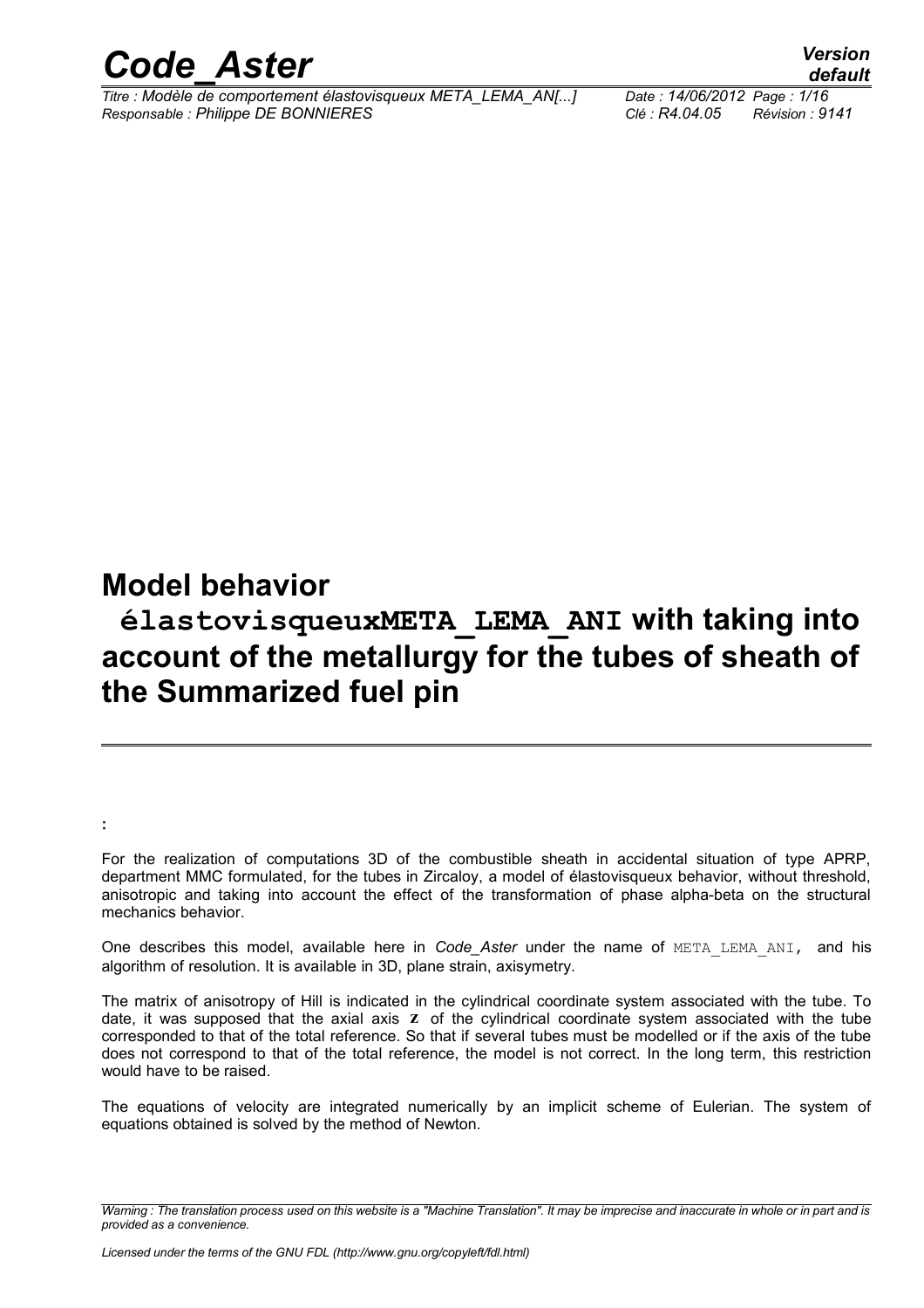# **Code Aster**

Titre : Modèle de comportement élastovisqueux META\_LEMA\_AN[...] Responsable : Philippe DE BONNIERES

#### <span id="page-1-1"></span><span id="page-1-0"></span>Date: 14/06/2012 Page: 2/16 Clé : R4.04.05 Révision : 9141

# **Contents**

Warning : The translation process used on this website is a "Machine Translation". It may be imprecise and inaccurate in whole or in part and is provided as a convenience.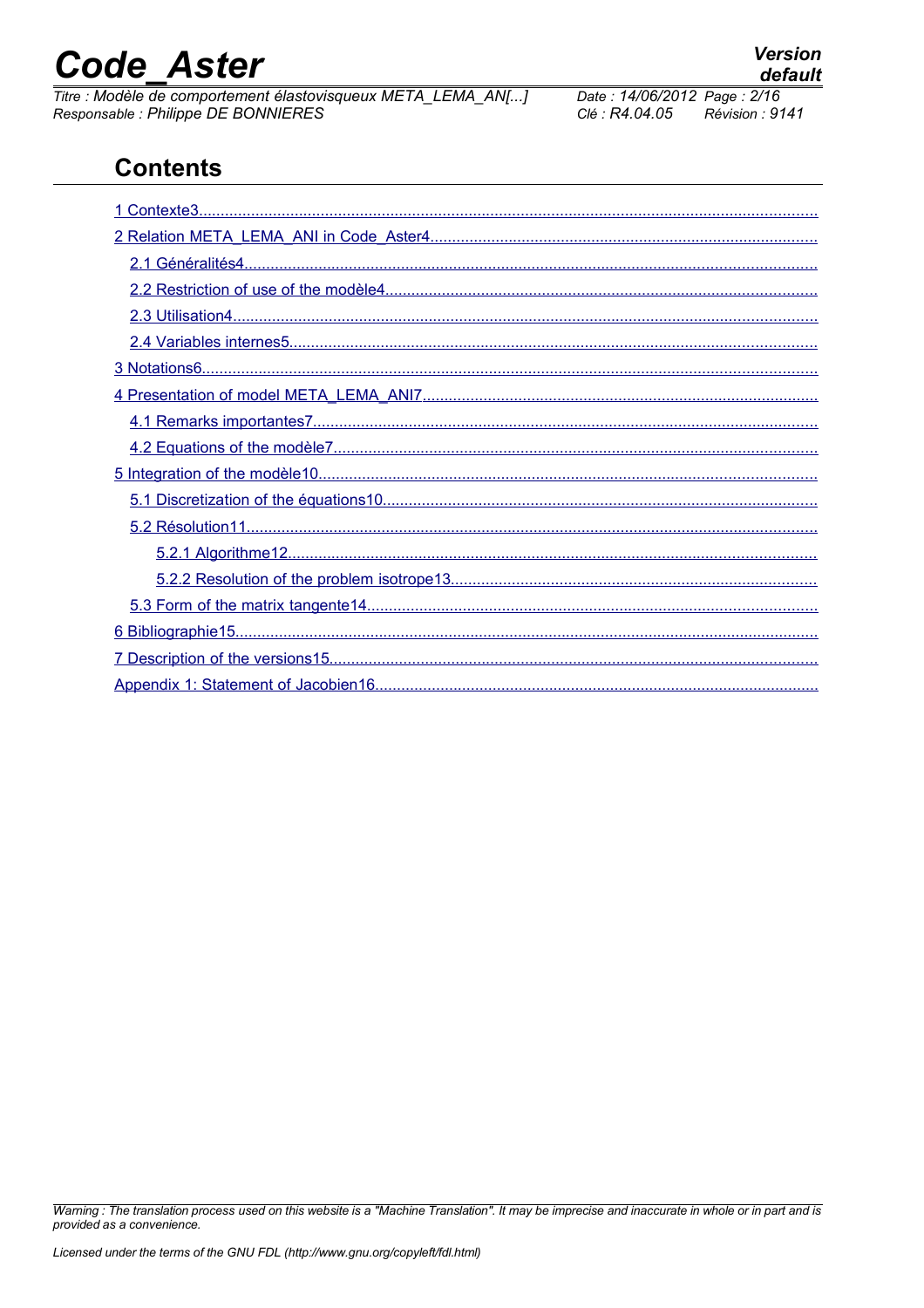*Titre : Modèle de comportement élastovisqueux META\_LEMA\_AN[...] Date : 14/06/2012 Page : 3/16 Responsable : Philippe DE BONNIERES Clé : R4.04.05 Révision : 9141*

## **1 Context**

<span id="page-2-0"></span>At the time of the first phase of an accident of design of the type APRP (Accident of Primary education loss of Cooling agent), the fuel pins are subjected to a fast rise in temperature, transformations of phase of the material and to changes of mechanical boundary conditions. The study of an accident of APRP requires a good knowledge of the behavior of the sheath of the fuel pins at the time of the first phase known as of "swelling-fracture". In particular, it is necessary to have a good idea of the total deflection of the sheath.

 Models of transition from phases, structural mechanics behavior and fracture were developed, and identified on the basis of experimental test.

For the metallurgical part, sudden Zircaloy of the metallurgical transformations between 700°C and 1000°C, where they pass from a phase of compact hexagonal structure (cold phase alpha or  $\alpha$ ) to a cubic structure phase (hot phase beta or  $\beta$ ). One will find in [R4.04.04], the equations governing the kinetics of the transformations to the heating ( $\alpha$  is transformed into  $\beta$ ) and to cooling ( $\beta$  is transformed into  $\alpha$ ).

For the mechanical part, the model is written into unidimensional, in the circumferential direction of the tube. Even if this model is in conformity with the experiments, its use to carry out computations with the finite elements 3D is not possible. Moreover, the zirconium alloys present an anisotropic behavior, at least in phase  $\alpha$ , which cannot be taken into account in a model 1D. From a request point of view, the tube undergoes an azimuth variation in temperature involving of the deformation gradients circumferential, but as axial, as it is important to take into account to obtain a response in conformity with the experiment.

This is why, department MMC formulated a model 3D to describe the behavior of the sheath in Zircaloy in the case of a standard analysis APRP. The models of Norton describing the behavior 1D material in various fields  $(α, α-β, β)$  are replaced by models of Lemaître, with taking into account of the anisotropy of the phase  $\alpha$ . The phase  $\beta$  is isotropic. The formula  $\alpha - \beta$  is supposed to have an anisotropy proportional to the presence rate of the phase  $\alpha$ .

One describes here the establishment numerical of this model, available in *Code\_Aster* under the name of META LEMA ANI, and his algorithm of resolution. It is available in 3D, plane strain, axisymetry.

*Warning : The translation process used on this website is a "Machine Translation". It may be imprecise and inaccurate in whole or in part and is provided as a convenience.*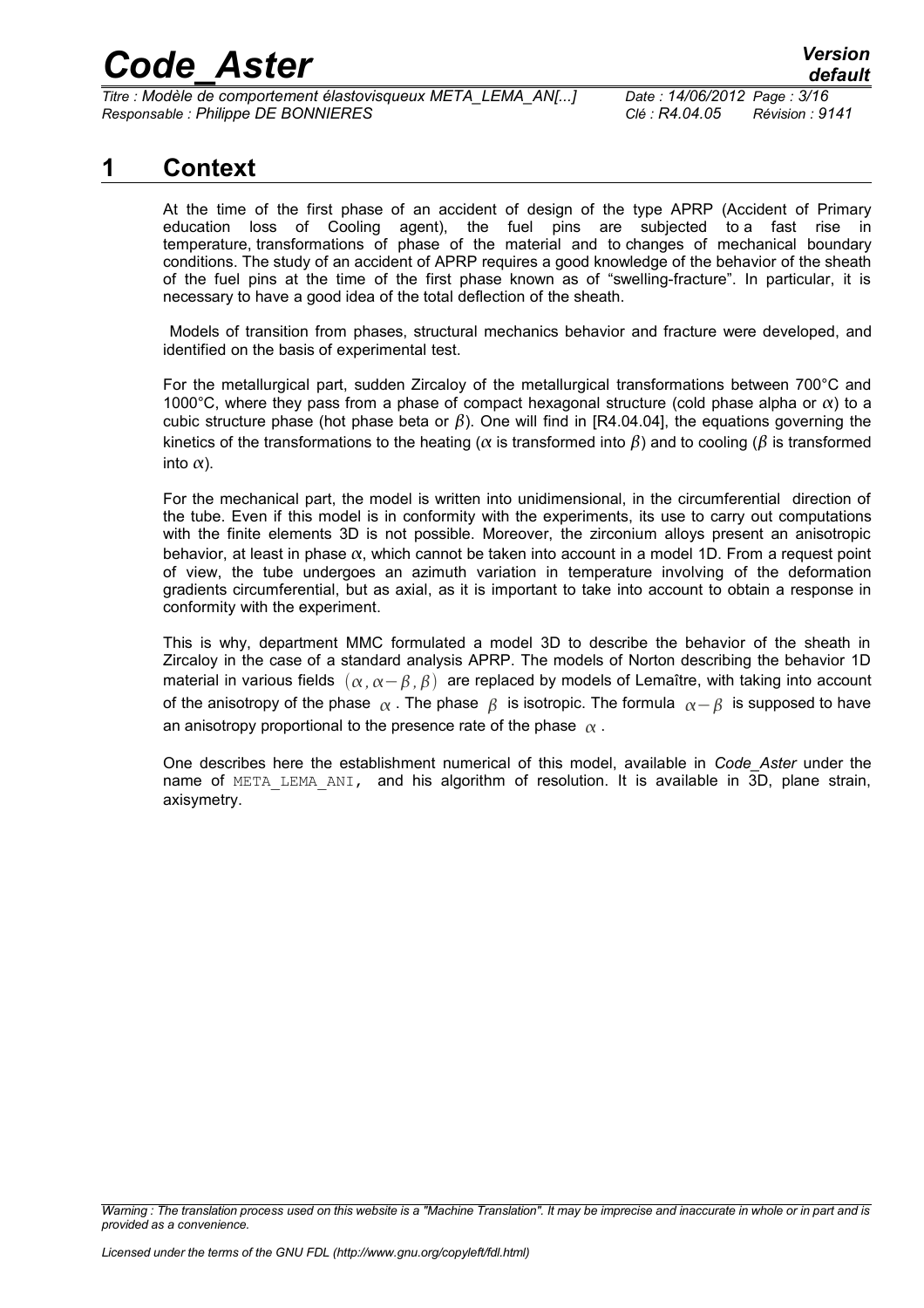*Titre : Modèle de comportement élastovisqueux META\_LEMA\_AN[...] Date : 14/06/2012 Page : 4/16 Responsable : Philippe DE BONNIERES Clé : R4.04.05 Révision : 9141*

*default*

# <span id="page-3-3"></span>**2 Relation META\_LEMA\_ANI in** *Code\_Aster*

### **2.1 General information**

<span id="page-3-2"></span>The model presented is élastovisqueux, without threshold (the elastic limit is null), with taken into account of the metallurgical transformations of this material and taken into account of the anisotropy of the phase  $\alpha$ . Viscosity is described by a model of the Lemaître type.

The model is introduced into *Code\_Aster* in 3D, plane strains (D\_PLAN), and axisymetry (AXIS) under the name of META\_LEMA\_ANI.

The taking into account of the anisotropy is carried out by a tensor of a nature 4 (matrix of Hill *M* ) affecting the models devolution of the viscous strain and the equivalent stress (von Mises stress within the meaning of Hill).

The equations of velocity are integrated numerically by an implicit scheme of Eulerian. The system obtained is solved by the method of Newton.

## **2.2 Restriction of use of the model**

<span id="page-3-1"></span>the equations of the model are written in the cylindrical coordinate system associated with the tube  $(1\!=\!e_r,2\!=\!e_{_\theta},\!3\!=\!z)$  . This is with the fact that the coefficients of the matrix of Hill,  $~$  *M* , are known in this reference.

On the level of the establishment in *Code\_Aster*, one thus carries out a change of variables of the tensorial fields (another choice would have been to make undergo the change of variable to the tensor of Hill  $M$ , but it is simpler to proceed contrary)

- For a computation 3D or into plane strain, the tensor of the stresses known in the total reference  $(1=x, 2=y, 3=z)$  is transformed in the local coordinate system  $(1=e_r, 2=e_\theta, 3=z)$ ;
- For a computation 2D, axisymmetric, the tensor of the stresses known in the total reference  $(1=e_r, 2=z, 3=e_\theta)$  is calculated in the local coordinate system  $(1=e_r, 2=e_\theta, 3=z)$  ; in this case, the change of variables is simple since it is only a question of inverting indices 2 and 3.

**Limitation : it was supposed that on this axis of the cylindrical coordinate system** *z* **associated with the tube corresponded to that of the total reference. So that if several tubes must be modelled or if the axis of the tube does not correspond to that of the total reference, the model is not correct. In the long term, this restriction would have to be raised.**

### <span id="page-3-0"></span>**2.3 Use**

- 1) the use of this model requires a preliminary computation of the proportions of the phases  $\alpha$  and  $\beta$ , activated by the key word factor COMP INCR=' ZIRC' of operator CALC\_META.
- 2) In operator STAT\_NON\_LINE, one by means of reaches this mechanical model the key word following factor:

```
| COMP_INCR = (
                 RELATION = "META_LEMA_ANI"
                 RELATION_KIT=' ZIRC'
                 ITER INTE MAXI = nombre of iterations maximum for Newton
```
*Warning : The translation process used on this website is a "Machine Translation". It may be imprecise and inaccurate in whole or in part and is provided as a convenience.*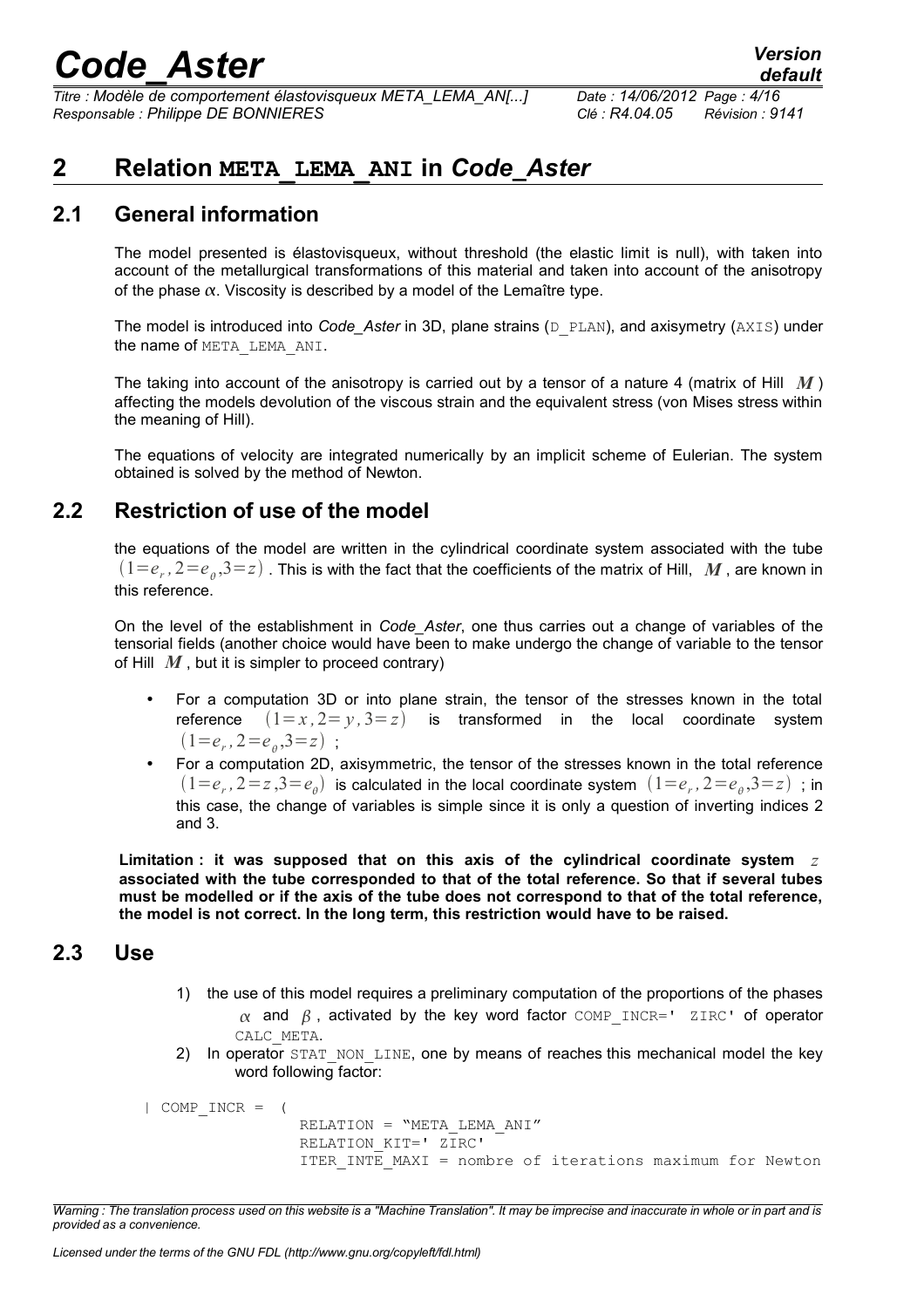*Titre : Modèle de comportement élastovisqueux META\_LEMA\_AN[...] Date : 14/06/2012 Page : 5/16 Responsable : Philippe DE BONNIERES Clé : R4.04.05 Révision : 9141*

RESI INTE RELA = stopping criteria of the process of

Newton

3) the data materials relating to model META\_LEMA\_ANI, are indicated in operator DEFI\_MATERIAU by means of the key keys factor ELAS\_META and META\_LEMA\_ANI.

Note: the matrixes of Hill for the phases  $\alpha$  and  $\beta$  are given in the cylindrical coordinate **system** 1=*e<sup>r</sup> ,* 2=*e* ,3=*z* **, even for a computation 2D axisymmetric where indices 2 and 3 are inverted.**

### **2.4 Local variables**

<span id="page-4-1"></span>the local variables of model META\_LEMA\_ANI are:

*V1* : cumulated viscous strain

<span id="page-4-0"></span>*V2* : the indicator of plasticity (0 or 1).

## **3 Notations**

One will note by:

| <i>Id</i>                             | stamp identity                                                                                                 |  |
|---------------------------------------|----------------------------------------------------------------------------------------------------------------|--|
| $Tr\,A$                               | traces tensor $\mathcal A$                                                                                     |  |
| $\tilde{A}$                           | deviatoric part of the tensor A definite by $\widetilde{A} = A - (\frac{1}{2} Tr A) Id$                        |  |
|                                       | doubly contracted product: $\mathbf{A} : \mathbf{B} = \sum_{i,j} A_{ij} B_{ij} = Tr(\mathbf{A}\mathbf{B}^{T})$ |  |
| $^{\circledR}$                        | tensor product: $(\mathbf{A} \otimes \mathbf{B})_{i k} = A_{i }B_{k }$                                         |  |
| $A_{eq}$                              | equivalent value of Von Mises within the meaning of Hill defined<br>by                                         |  |
|                                       | $A_{eq} = \sqrt{A : M : A}$                                                                                    |  |
| $\boldsymbol{M}$                      | Matrix of anisotropy of Hill                                                                                   |  |
| $\lambda$ , $\mu$ , $E$ , $\nu$ , $K$ | moduli of the isotropic elasticity                                                                             |  |
| $\alpha$                              | thermal coefficient of thermal expansion                                                                       |  |
| T                                     | temperature                                                                                                    |  |
| $T_{ref}$                             | reference temperature                                                                                          |  |

In addition, in the frame of a discretization in time, all the quantities evaluated at previous time are subscripted by -, the quantities evaluated at time  $t + \Delta t$  are not subscripted and the increments are indicated par.  $\triangle$  One has as follows:

$$
\Delta Q = Q - Q^2
$$

*Warning : The translation process used on this website is a "Machine Translation". It may be imprecise and inaccurate in whole or in part and is provided as a convenience.*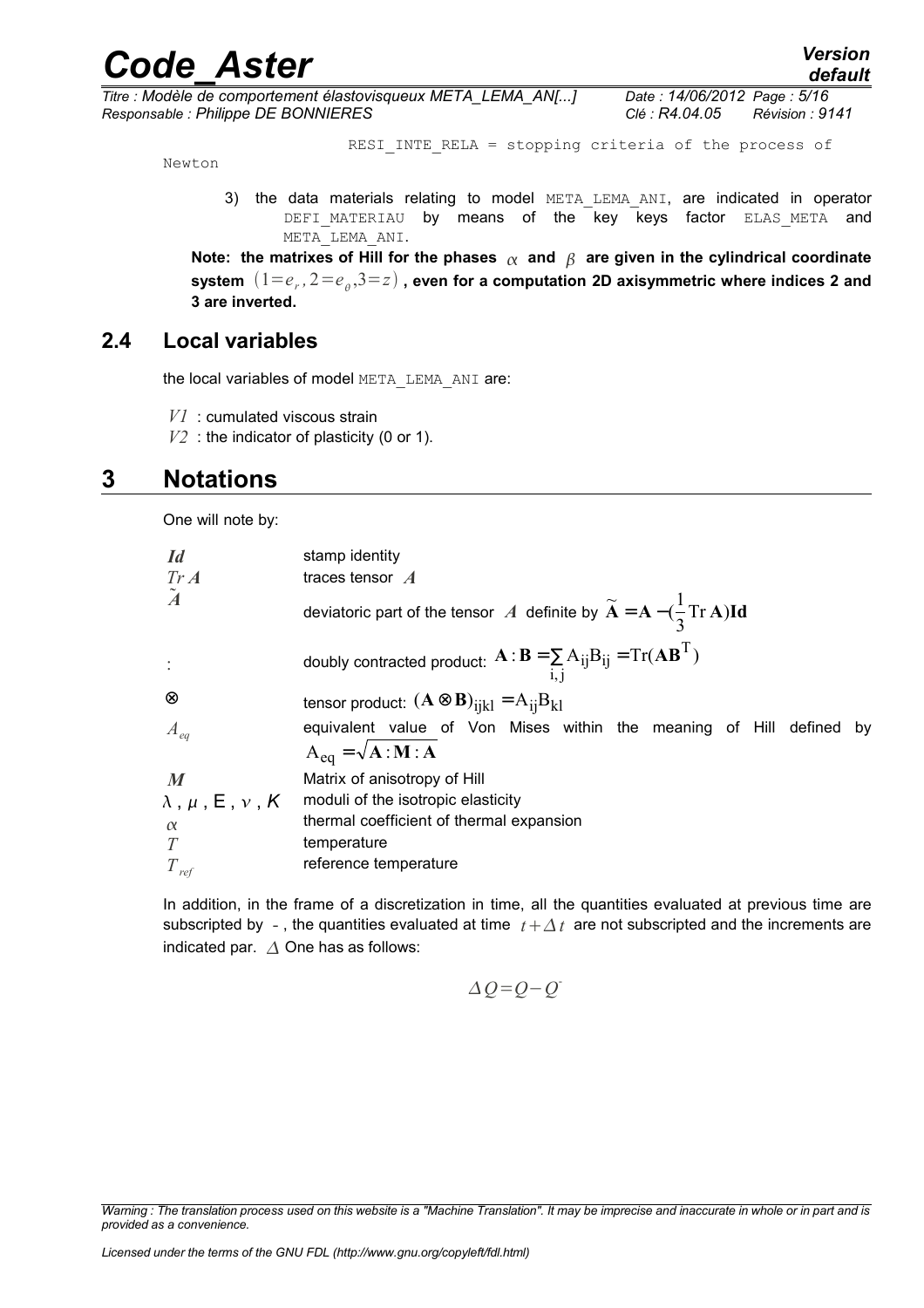*Titre : Modèle de comportement élastovisqueux META\_LEMA\_AN[...] Date : 14/06/2012 Page : 6/16 Responsable : Philippe DE BONNIERES Clé : R4.04.05 Révision : 9141*

## <span id="page-5-2"></span>**4 Presentation of model META\_LEMA\_ANI**

## **4.1 important Remarks**

- <span id="page-5-1"></span>Thereafter, the equations of the model are presented in the cylindrical coordinate system  $({\bf 1}\!=\!{\bf e}_{{\bf r}}, {\bf 2}\!=\!{\bf e}_{\boldsymbol{\theta}}, {\bf 3}\!=\!{\bf z})$  , associated with the sheath of axis  ${\bf z}$  .
- From a purely metallurgical point of view, Zircaloy comprises two phases, the cold phase  $\alpha$ and the hot phase  $\beta$ , which can be present simultaneously, by observing the condition  $Z_{\alpha}$ + $Z_{\beta}$  = 1, where  $Z_{\alpha}$  and  $Z_{\beta}$  the proportions of phase  $\alpha$  and phase  $\beta$  represent, respectively.
- From a mechanical point of view, one considers, for materials parameters mechanical model, three phases: the phase 1 = pure phase  $\alpha$ , the phase 2 =  $\alpha\beta$  mixture and the phase 3 = pure phase  $\beta$ . This is why, one sees appearing three indices thereafter in the equations. The three phases are distinguished in the following way:
	- Si  $0 \le Z_\alpha \le 0.01 = \text{b}$  > phase 3 =  $\beta$
	- Si  $0.01 \le Z_\alpha \le 0.1 = \frac{1}{2}$  phases 3 =  $\beta$  et 2 =  $\alpha\beta$  (loides mélanges linéaire)
	- $\bullet$  Si  $0.1 \leq Z_\alpha \leq 0.9 = \text{phase } 2 = \alpha \beta$
	- $\sin 0.9 \le Z_\alpha \le 0.99 = \pi$  ases 1 =  $\alpha$  et 2 =  $\alpha\beta$  (loides mélanges linéaire)
	- $\bullet$  Si  $0.99 \le Z_\alpha \le 1 = \text{ }$  > phase 1 =  $\alpha$

## **4.2 Equations of the model**

<span id="page-5-0"></span>the equations of the model are:

• Partition of the strains into cubes elastic parts  $\epsilon^e$ , thermal  $\epsilon^{\text{th}}$  and viscous  $\epsilon^{\text{v}}$ :

$$
\varepsilon = \varepsilon^e + \varepsilon^{th} \operatorname{Id} + \varepsilon^v \text{ with } \varepsilon^{th} = \alpha (T - T_{ref})
$$

Relation stress-strain: one separates the deviatoric part of the spherical part:

$$
\sigma = \widetilde{\sigma} + \frac{1}{3}\sigma_{pp} \mathbf{Id}
$$

$$
\sigma_{pp} = 3K \Big| \varepsilon_{pp} - 3\varepsilon^{th} \Big|
$$

$$
\widetilde{\sigma} = 2\mu \Big| \widetilde{\varepsilon} - \varepsilon^{v} \Big|
$$

• Flow models of the viscous strain:

$$
\dot{\epsilon}^v = \dot{p} \frac{M \cdot \sigma}{\sigma_{eq}}
$$

with the equivalent stress within the meaning of Hill defined by:  $\sigma_{eq} = \sqrt{\sigma}$ : **M** : **σ** 

$$
\mathbf{M} = \begin{cases} \mathbf{M}^3 & \text{si } 0 \le Z_{\alpha} \le 0.01 \\ \mathbf{M}^2 = Z_{\alpha} \mathbf{M}^1 + (1 - Z_{\alpha}) \mathbf{M}^3 & \text{si } 0.01 \le Z_{\alpha} \le 0.99 \\ \mathbf{M}^1 & \text{si } 0.99 \le Z_{\alpha} \le 1 \end{cases}
$$

*Warning : The translation process used on this website is a "Machine Translation". It may be imprecise and inaccurate in whole or in part and is provided as a convenience.*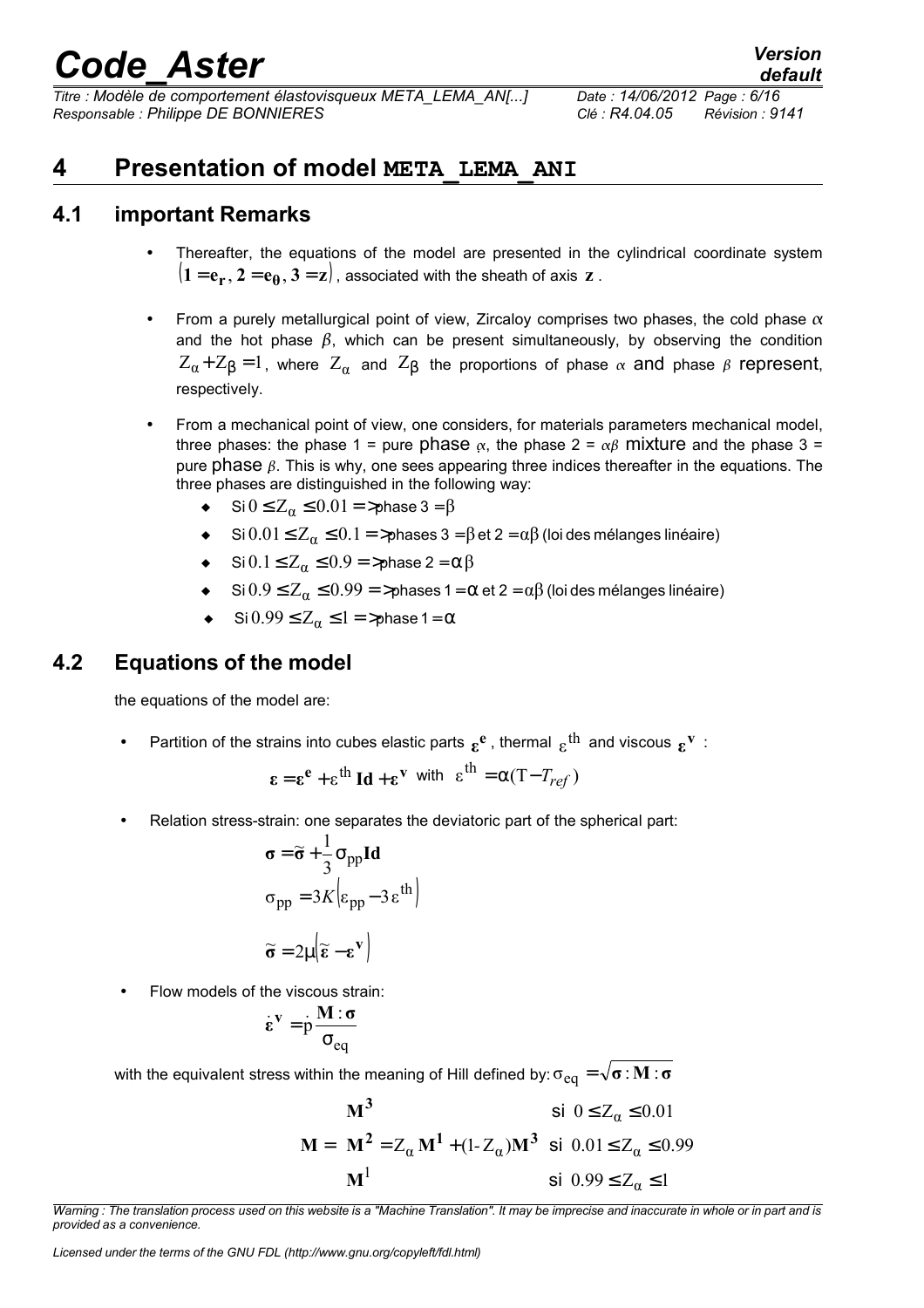*Titre : Modèle de comportement élastovisqueux META\_LEMA\_AN[...] Date : 14/06/2012 Page : 7/16 Responsable : Philippe DE BONNIERES Clé : R4.04.05 Révision : 9141*

The matrix of anisotropy of Hill, **M**, is form:

$$
\mathbf{M}_{(e_r, e_\theta, z)} = \begin{bmatrix} M_{11} & M_{12} & M_{13} & 0 & 0 & 0 \\ M_{12} & M_{22} & M_{23} & 0 & 0 & 0 \\ M_{13} & M_{23} & M_{33} & 0 & 0 & 0 \\ 0 & 0 & 0 & M_{44} & 0 & 0 \\ 0 & 0 & 0 & 0 & M_{55} & 0 \\ 0 & 0 & 0 & 0 & 0 & M_{66} \end{bmatrix} \text{avec} \begin{bmatrix} M_{11} + M_{12} + M_{13} = 0 \\ M_{12} + M_{22} + M_{23} = 0 \\ M_{13} + M_{23} + M_{33} = 0 \\ M_{13} + M_{23} + M_{33} = 0 \end{bmatrix}
$$

That is to say:

$$
M_{12} = \frac{1}{2} (-M_{11} - M_{22} + M_{33})
$$
  
\n
$$
M_{13} = \frac{1}{2} (-M_{11} + M_{22} - M_{33})
$$
  
\n
$$
M_{23} = \frac{1}{2} (M_{11} - M_{22} - M_{33})
$$

Note: in the isotropic case, one a:

$$
M_{11} = M_{22} = M_{33} = 1
$$
  
\n
$$
M_{12} = M_{13} = M_{23} = -\frac{1}{2}
$$
  
\n
$$
M_{44} = M_{55} = M_{66} = \frac{3}{4} = 0.75
$$

• the equivalent strainrate is given by:

$$
\dot{p} = \left(\frac{\sigma_{eq}}{ap^{m}}\right)^{\!n} e^{-Q/T} \text{ or in an equivalent way } \sigma_{eq} = \frac{a}{r} \Big| e^{Q/T} \Big|^{1/n} p^m \dot{p}^{1/n} = \sigma_v
$$

• Model of the mixtures on the viscous stress  $\sigma_{\rm v}$ 

$$
\sigma_{eq}=\sigma_v=\sum_{i=1}^3f_i(Z_\alpha)\sigma_{vi}\ \ \text{with}\ \ \sigma_{vi}=a_i\Big(e^{Q_i\ /\ T}\Big)^{1/n_i}\,p^{m_i}\dot{p}^{1/\,n_i}
$$

$$
f_1 = \begin{cases} 0 & \text{si} \quad 0 \le Z_\alpha \le 0.9 \\ \frac{(Z_\alpha - 0.9)}{0.09} & \text{si} \quad 0.9 \le Z_\alpha \le 0.99 \\ 1 & \text{si} \quad 0.99 \le Z_\alpha \le 1 \end{cases}, \qquad f_3 = \begin{cases} 1 & \text{si} \quad 0 \le Z_\alpha \le 0.01 \\ \frac{(0.1 - Z_\alpha)}{0.09} & \text{si} \quad 0.01 \le Z_\alpha \le 0.1 \\ 0 & \text{si} \quad 0.1 \le Z_\alpha \le 1 \end{cases}
$$

*Licensed under the terms of the GNU FDL (http://www.gnu.org/copyleft/fdl.html)*

*default*

*Warning : The translation process used on this website is a "Machine Translation". It may be imprecise and inaccurate in whole or in part and is provided as a convenience.*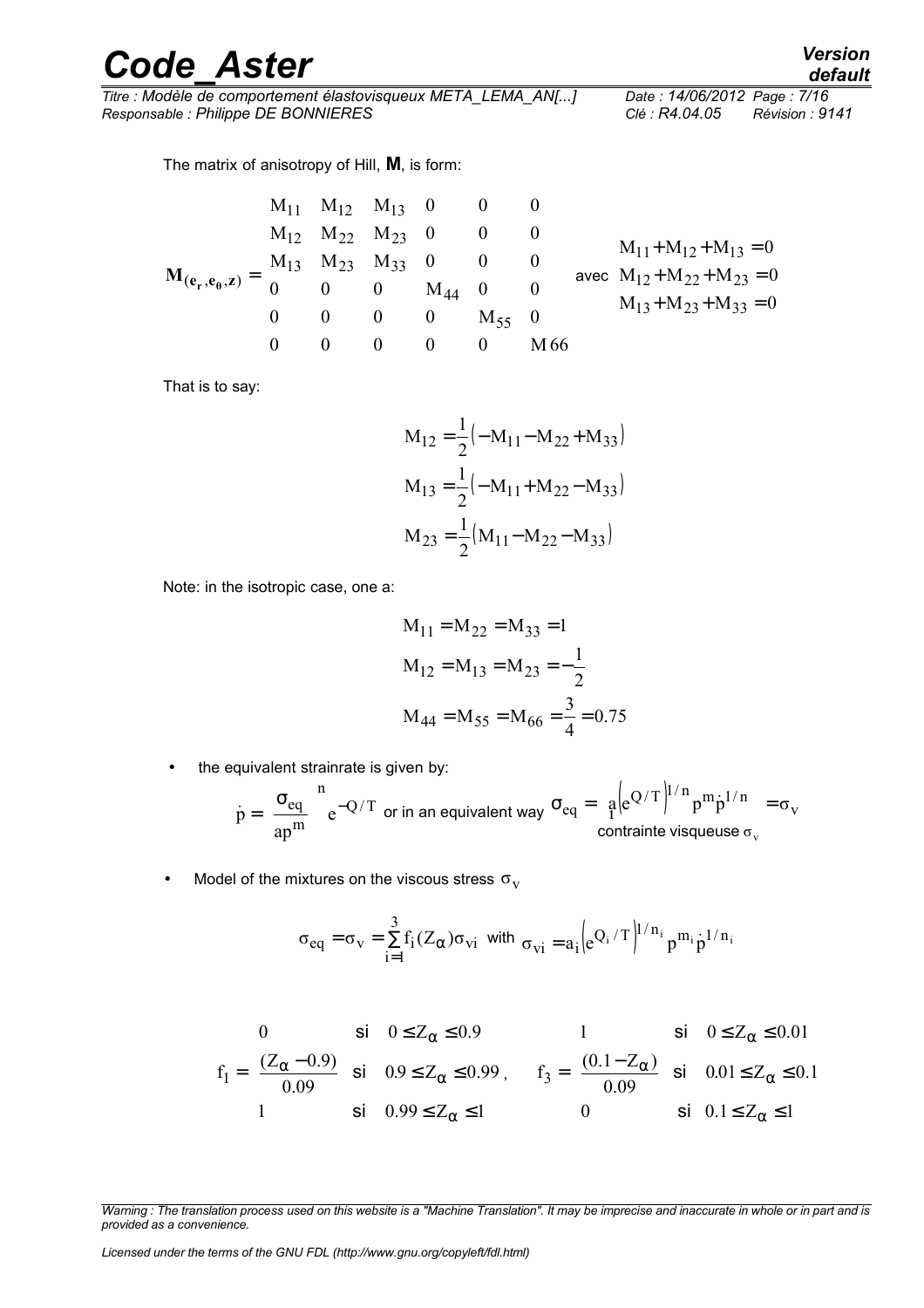*default*

*Code\_Aster Version Titre : Modèle de comportement élastovisqueux META\_LEMA\_AN[...] Date : 14/06/2012 Page : 8/16 Responsable : Philippe DE BONNIERES Clé : R4.04.05 Révision : 9141*

$$
f_2 = \begin{cases} 0 & \text{si} & 0 \le Z_{\alpha} \le 0.01 \\ 1 - \frac{(0.1 - Z_{\alpha})}{0.09} & \text{si} & 0.01 \le Z_{\alpha} \le 0.1 \\ 1 & \text{si} & 0.1 \le Z_{\alpha} \le 0.9 \\ 1 - \frac{(Z_{\alpha} - 0.9)}{0.09} & \text{si} & 0.9 \le Z_{\alpha} \le 0.99 \\ 0 & \text{si} & 0.99 \le Z_{\alpha} \le 1 \end{cases}
$$

where  $(a_i, Q_i, n_i, m_i)$  are materials parameters attached to the three metallurgical phases.

*Warning : The translation process used on this website is a "Machine Translation". It may be imprecise and inaccurate in whole or in part and is provided as a convenience.*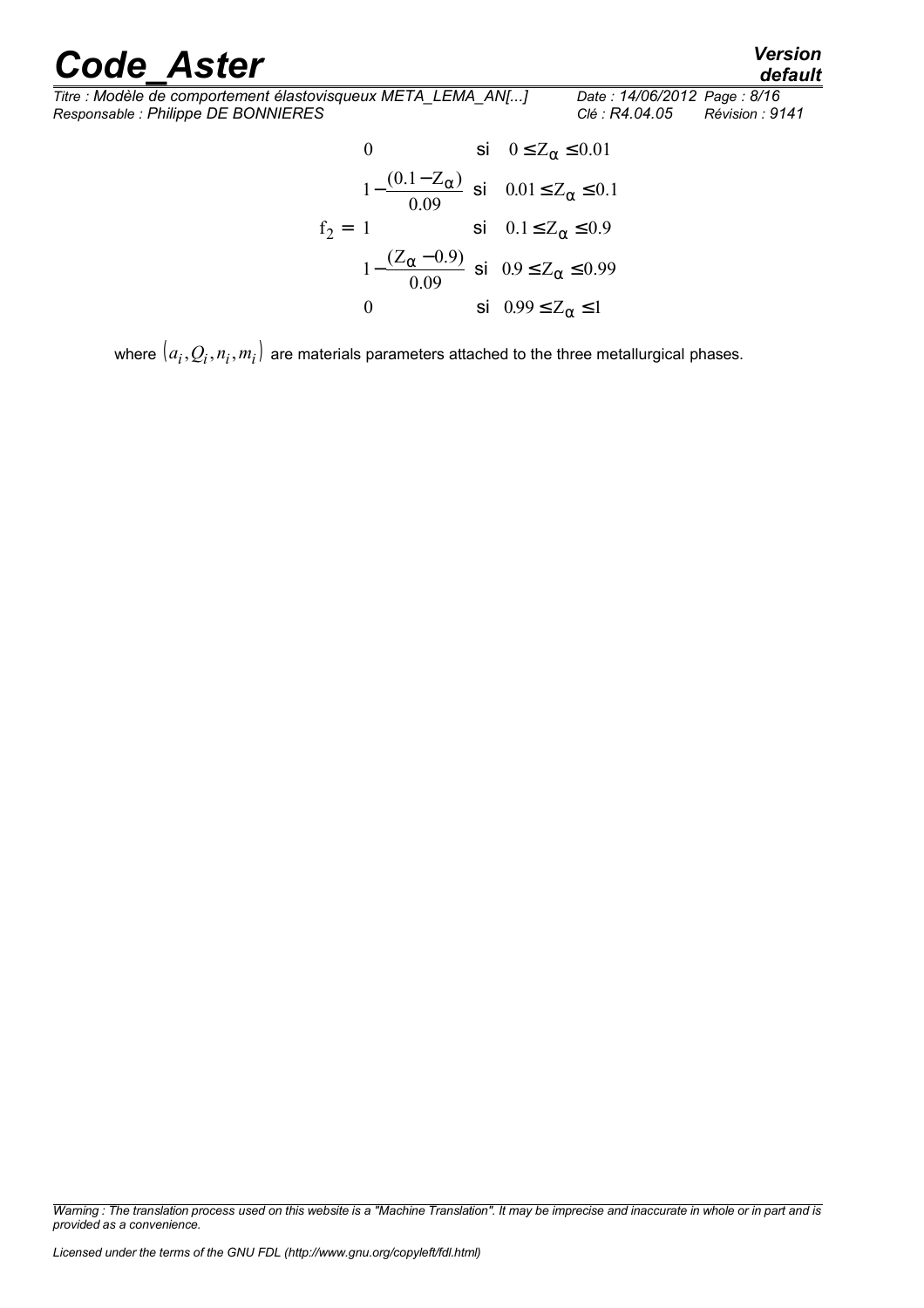*Titre : Modèle de comportement élastovisqueux META\_LEMA\_AN[...] Date : 14/06/2012 Page : 9/16 Responsable : Philippe DE BONNIERES Clé : R4.04.05 Révision : 9141*

## <span id="page-8-1"></span>**5 Integration of the model**

## **5.1 Discretization of the equations**

<span id="page-8-0"></span>Knowing the tensor of the stresses <sub>σ</sub>−, the equivalent viscous strain <sub>p</sub>−, the tensors of the total deflections  $_{\bm{\epsilon}}^-$  and  $\Delta{\bm{\epsilon}}$  , temperatures  $_{\rm T}^-$  and  $\rm T$ *,* and the proportion of phase  $_{\alpha}$   $Z_{\alpha}$  , one seeks to determine (**σ**,p) .

The implicit discretization of the model gives:

$$
\boldsymbol{\epsilon} = \boldsymbol{\epsilon}^{\mathbf{e}} + \boldsymbol{\epsilon}^{\mathbf{th}} \mathbf{Id} + \boldsymbol{\epsilon}^{\mathbf{v}} \quad \text{with} \quad \boldsymbol{\epsilon}^{\mathbf{th}} = \alpha (T - T_{\text{ref}}) \tag{6q. 5.1-1}
$$

$$
\sigma = \widetilde{\sigma} + \frac{1}{3} \operatorname{Tr} \sigma \operatorname{Id} \tag{6q. 5.1-2}
$$

$$
Tr \sigma = 3K (Tr \epsilon - 3\epsilon^{th})
$$
  
\n
$$
\widetilde{\sigma} = 2u (\widetilde{\epsilon} - \epsilon^{V})
$$
  
\n
$$
\epsilon q. 5.1-4
$$
  
\n
$$
\epsilon q. 5.1-4
$$

$$
\widetilde{\sigma} = 2\mu \left( \widetilde{\epsilon} - \epsilon^{\mathbf{V}} \right) \tag{6q. 5.1-4}
$$
\n
$$
\Delta \epsilon^{\mathbf{V}} = \Delta p \frac{\mathbf{M} : \sigma}{\sigma_{\text{eq}}}
$$

$$
\boldsymbol{\sigma}_{eq} = \sqrt{\boldsymbol{\sigma}:\boldsymbol{M}:\boldsymbol{\sigma}}
$$
éq. 5.1-6

$$
\sigma_{eq} = \sum_{i=1}^{3} f_i (Z_{\alpha}) a_i \Big| e^{Q_i / T} \Big|^{1/n_i} \Big| p^- + \Delta p \Big|^{m_i} \Big( \frac{\Delta p}{\Delta t} \Big)^{1/n_i}
$$

ln the resolution of this system, only the deviatoric stress  $\tilde{\sigma}$  is unknown because the trace of **σ** is function only deflections total  $\bm{\epsilon}$  and thermal  $\frac{}{\bm{\epsilon}}$ <sup>th</sup> , which are known.

While replacing in equation 5.1-5, the tensor of the viscous strains according to the stress tensor deviatoric drawn from equation 5.1-4, one obtains finally the following system:

$$
\widetilde{\sigma} + 2\mu \Delta p \frac{\mathbf{M} : \sigma}{\sigma_{eq}} = 2\mu \Delta \widetilde{\epsilon} + \frac{2\mu}{2\mu^{-}} \widetilde{\sigma}^{-} = \widetilde{\sigma}^{\mathrm{Tr}}
$$
\n
$$
\widetilde{\sigma}^{\mathrm{Tr}}
$$
\n
$$
\widetilde{\sigma}^{\mathrm{Tr}}
$$
\n
$$
\widetilde{\sigma}^{\mathrm{Tr}}
$$

$$
\sigma_{\text{eq}} = \sqrt{\sigma} : \mathbf{M} : \mathbf{\sigma}
$$

$$
\sigma_{eq} = \sum_{i=1}^{3} f_i (Z_{\alpha}) a_i \Big| e^{Q_i / T} \Big|^{1/n_i} \Big| p^{-} + \Delta p \Big|^{m_i} \Big( \frac{\Delta p}{\Delta t} \Big)^{1/n_i}
$$
 6q. 5.1-10

the tensor of the stresses  $\widetilde{\sigma}^{\rm Tr}$  is known since it is function of the increment of the tensor of the total deflections and the tensor of the stresses at previous time.

The resolution of this system of equations, whose unknowns are  $(\tilde{\sigma}, \sigma_{eq}, \Delta p)$ , is made in *the Code\_Aster* by a method of Newton.

Once solved this system, one from of deduced the tensor from the stresses **σ** and the equivalent strain  $p$  :

*Warning : The translation process used on this website is a "Machine Translation". It may be imprecise and inaccurate in whole or in part and is provided as a convenience.*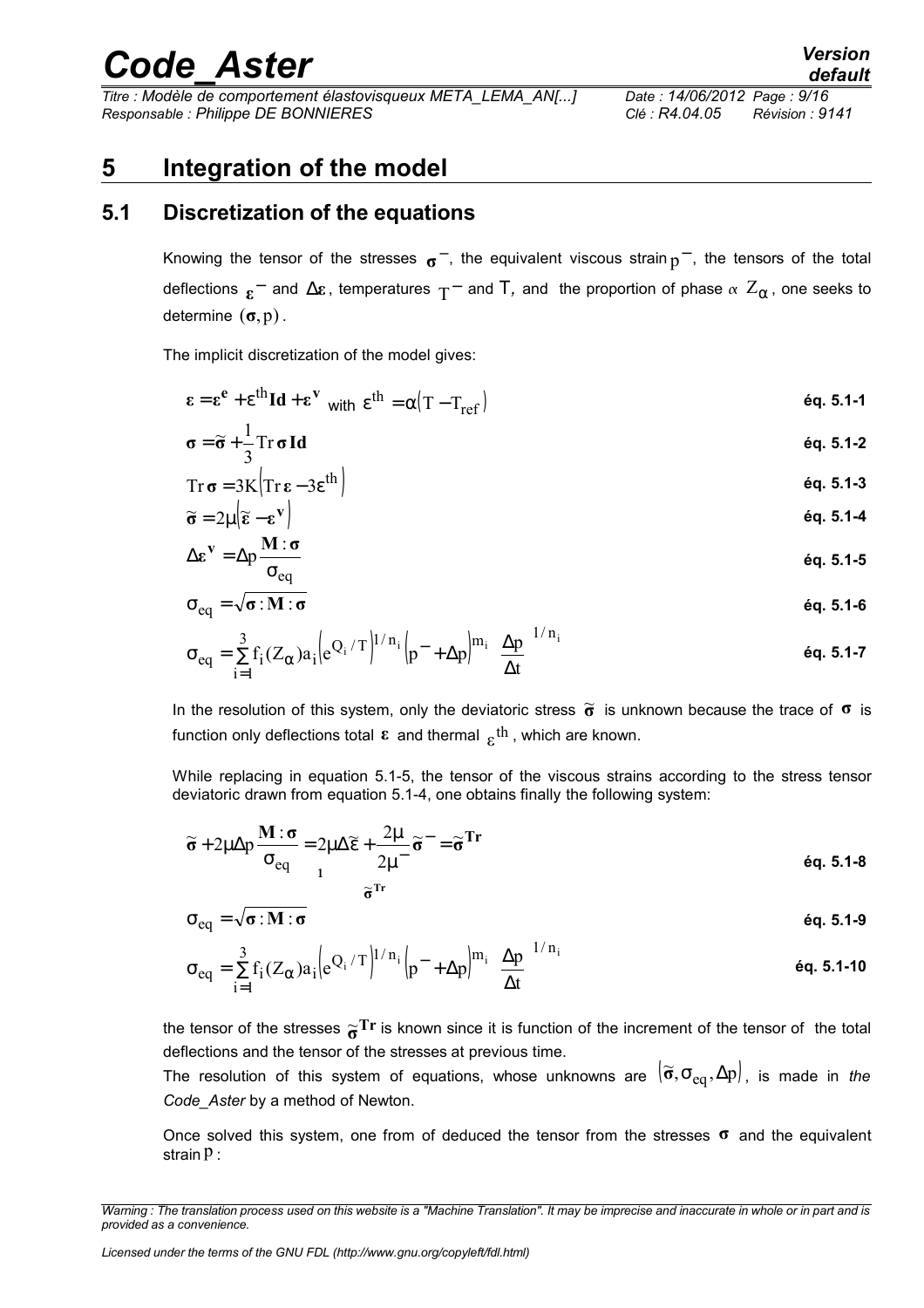| <b>Code Aster</b>                                                                                                                         | <b>Version</b><br>default                                         |
|-------------------------------------------------------------------------------------------------------------------------------------------|-------------------------------------------------------------------|
| Titre : Modèle de comportement élastovisqueux META LEMA AN[]<br>Responsable : Philippe DE BONNIERES                                       | Date: 14/06/2012 Page: 10/16<br>Révision : 9141<br>Clé : R4.04.05 |
| $\sigma = \widetilde{\sigma} + K \left  Tr \left( \varepsilon^- + \Delta \varepsilon \right) - 3\alpha (T - T_{ref}) \right  \mathbf{Id}$ | éq. 5.1-11                                                        |
| $p = p^{-} + \Delta p$                                                                                                                    | éq. 5.1-12                                                        |
| 5.2<br><b>Resolution</b>                                                                                                                  |                                                                   |

<span id="page-9-0"></span>Thereafter, one will pose:

$$
\widetilde{\sigma} = 2\mu \widetilde{\epsilon}^e
$$

$$
N_i = \frac{1}{n_i}
$$

$$
\gamma_i = \frac{1}{2\mu} f_i(Z_{\alpha}) a_i \frac{e^{N_i Q_i/T}}{\Delta t^{N_i}}
$$
éq. 5.2-3

system 5.1-8 to 5.1-10 is written in stress:

$$
C^{1}(\widetilde{\sigma}, \Delta p) = \widetilde{\sigma} + 2\mu \Delta p \frac{M : \sigma}{\sqrt{\sigma : M : \sigma}} - \widetilde{\sigma}^{Tr} = 0
$$

$$
C^{2}(\sigma, \Delta p) = \sqrt{\sigma : M : \sigma} - 2\mu \sum_{i=1}^{3} \gamma_{i} \Big| p^{-} + \Delta p \Big|^{m_{i}} \Delta p^{N_{i}} = 0
$$

to facilitate the method of Newton, it is preferable to choose unknowns in the same unit (thus either of the stresses, or of the strains). One will use for that the relation 5.2-1 between the tensor of the stresses and the tensor of the elastic strain  $\,\widetilde{\epsilon}_{\rm ij}^{\,\rm e}$  which becomes the unknown of the problem then (what has the advantage of adimensionnaliser the system). Finally, the system to be solved is written:

$$
G^{1}(\widetilde{\epsilon}^{e}, \Delta p) = \frac{C^{1}}{2\mu} = \widetilde{\epsilon}^{e} + \Delta p \frac{M : \widetilde{\epsilon}^{e}}{\sqrt{\widetilde{\epsilon}^{e} : M : \widetilde{\epsilon}^{e}}} - \frac{\widetilde{\sigma}^{Tr}}{2\mu} = 0
$$
éq. 5.2-6

$$
G^{2}(\widetilde{\epsilon}^{e}, \Delta p) = \frac{C^{2}}{2\mu} = \sqrt{\widetilde{\epsilon}^{e} : M : \widetilde{\epsilon}^{e}} - \sum_{i=1}^{3} \gamma_{i} \left( p^{-} + \Delta p \right)^{m_{i}} \Delta p^{N_{i}} = 0
$$

In more contracted way, one poses:

$$
G(\mathbf{y}) = \mathbf{0} = \begin{bmatrix} G^1(\mathbf{y}) \\ G^2(\mathbf{y}) \end{bmatrix} \text{ avec } \mathbf{y} = \begin{bmatrix} \widetilde{\epsilon}^e \\ \Delta p \end{bmatrix}
$$
 éq. 5.2-8

the resolution by the method of Newton gives:

$$
\begin{cases}\n\frac{\partial \mathbf{G}(\mathbf{y}_n)}{\partial \mathbf{y}} \delta \mathbf{y}_n = -\mathbf{G}(\mathbf{y}_n) \\
\mathbf{y}_{n+1} = \mathbf{y}_n + \delta \mathbf{y}_n\n\end{cases}
$$

While reiterating in n until convergence.

*Warning : The translation process used on this website is a "Machine Translation". It may be imprecise and inaccurate in whole or in part and is provided as a convenience.*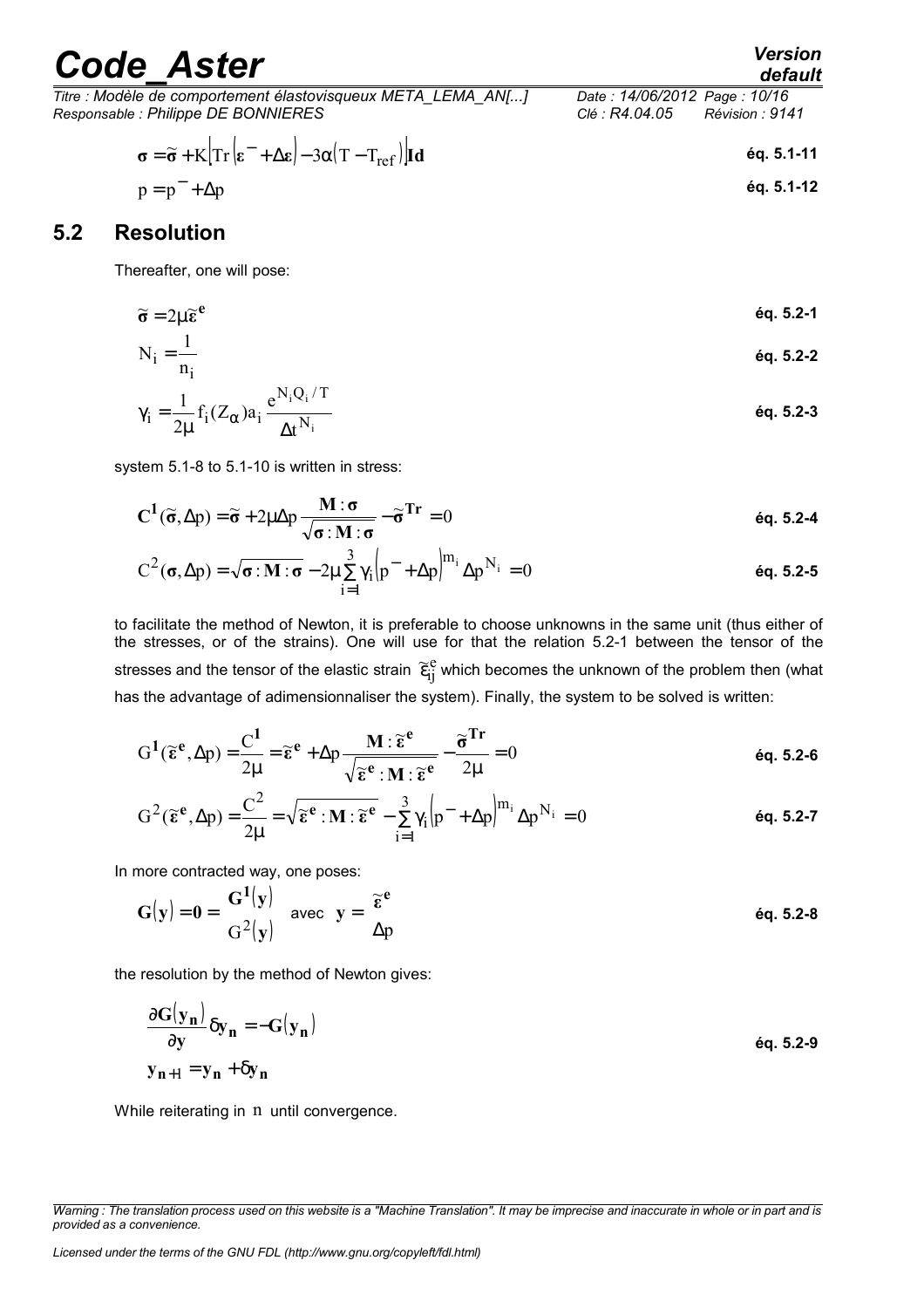*Titre : Modèle de comportement élastovisqueux META\_LEMA\_AN[...] Date : 14/06/2012 Page : 11/16 Responsable : Philippe DE BONNIERES Clé : R4.04.05 Révision : 9141*

One gives the form of the tensor  $\frac{1}{\partial y}$ **G** ∂  $\frac{\partial \mathbf{G}}{\partial \mathbf{G}}$  hereafter: computations are specified in appendix 1 (in the appendix the statements are given in indicielle form).

$$
\frac{\partial \mathbf{G}}{\partial \mathbf{y}} = \begin{bmatrix} \frac{\partial \mathbf{G}^1}{\partial \widetilde{\epsilon}^e} & \frac{\partial \mathbf{G}^1}{\partial \Delta p} \\ \frac{\partial \mathbf{G}^2}{\partial \widetilde{\epsilon}^e} & \frac{\partial \mathbf{G}^2}{\partial \Delta p} \end{bmatrix}
$$

Where each term is worth:

$$
\frac{\partial \mathbf{G}^1}{\partial \widetilde{\boldsymbol{\epsilon}}^e} = \mathbf{C} + \frac{\Delta p}{\epsilon_{eq}^e} \mathbf{M} - \frac{\Delta p}{\left(\epsilon_{eq}^e\right)^3} (\mathbf{M} : \widetilde{\boldsymbol{\epsilon}}^e) \otimes (\mathbf{M} : \widetilde{\boldsymbol{\epsilon}}^e) ; \ \frac{\partial \mathbf{G}^1}{\partial \Delta p} = \frac{1}{\epsilon_{eq}^e} \mathbf{M} : \widetilde{\boldsymbol{\epsilon}}^e \qquad \text{Eq. 5.2-11}
$$

$$
\frac{\partial G^2}{\partial \widetilde{\epsilon}^e} = \frac{\mathbf{M} : \widetilde{\epsilon}^e}{\epsilon_{eq}^e} \quad ; \quad \frac{\partial G^2}{\partial \Delta p} = -\sum_{i=1}^3 \gamma_i \Big( p^- + \Delta p \Big)^{m_i} \Delta p^{N_i} \Bigg( \frac{N_i}{\Delta p} + \frac{m_i}{p^- + \Delta p} \Bigg) \tag{6q. 5.2-12}
$$

With  $C_{ijkl} = \frac{1}{2} \left[ \delta_{ik} \delta_{jl} + \delta_{jk} \delta_{il} \right]$ 1

#### **5.2.1 Algorithm**

<span id="page-10-0"></span>1) So  $\sigma_{eq}^{Tr} = 0$  then  $\tilde{\sigma} = \tilde{\sigma}^{Tr}$  et  $p = p^{-1}$ 2) If not

#### **2.1) Initialization of the method of Newton: solution for M isotropic**

$$
\widetilde{\sigma} + 3\mu \Delta p \frac{\widetilde{\sigma}}{\sigma_{eq}} - \widetilde{\sigma}^{Tr} = 0 \Leftrightarrow \widetilde{\sigma} \left( 1 + 3\mu \frac{\Delta p}{\sigma_{eq}} \right) = \widetilde{\sigma}^{Tr}
$$
\n
$$
\Leftrightarrow \sigma_{eq} = \sigma_{eq}^{Tr} - 3\mu \Delta p
$$
\n
$$
\Theta = \sigma_{eq}^{Tr} - 3\mu \Delta p
$$
\n6q. 5.2.1-1

$$
\Leftrightarrow \sigma_{eq} = \sigma_{eq}^{1r} - 3\mu \Delta p
$$
  
\n
$$
\sigma_{eq}^{Tr} - 3\mu \Delta p = 2\mu \sum_{i=1}^{3} \gamma_i \left( p^- + \Delta p \right)^{m_i} \Delta p^{N_i}
$$

Once  $\Delta p$  known (by the algorithm describes with the § [5.2.2\)](#page-11-0), one from of deduced  $\sigma_{\text{eq}}$  and  $\widetilde{\sigma}$ which is used for the initialization as Newton

#### **2.2) Iteration of Newton**

the iterative process stops when the maximum of function **G (there)** is lower or equal to the criterion given by the user (key word RESI\_INTE\_RELA under COMP\_INCR of operator STAT\_NON\_LINE). If the nombre of iterations exceeds that given by the user, the process stops in fatal error.

3) Computation of the tangent matrix

*Warning : The translation process used on this website is a "Machine Translation". It may be imprecise and inaccurate in whole or in part and is provided as a convenience.*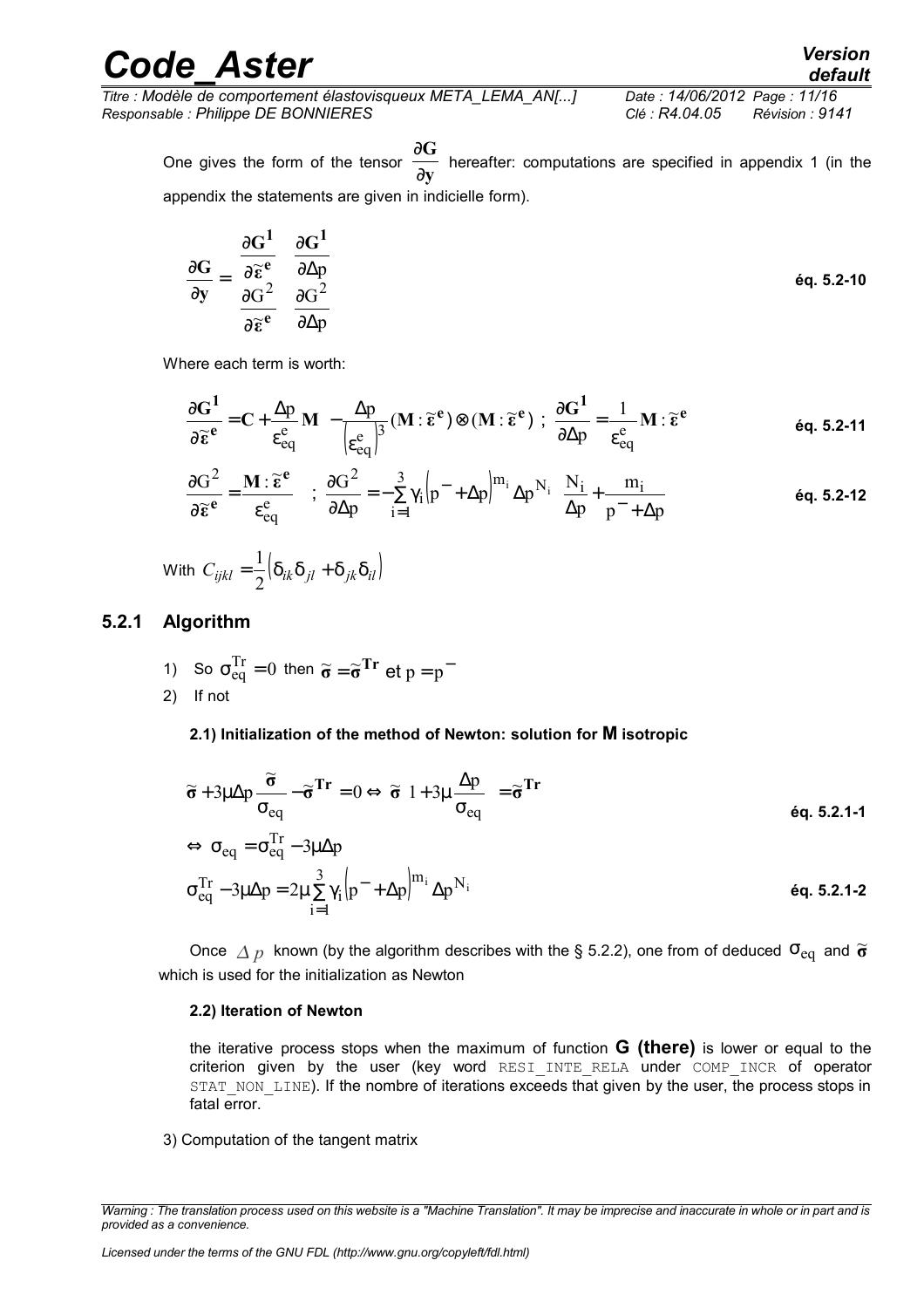*Titre : Modèle de comportement élastovisqueux META\_LEMA\_AN[...] Date : 14/06/2012 Page : 12/16 Responsable : Philippe DE BONNIERES Clé : R4.04.05 Révision : 9141*

### **5.2.2 Resolution of the isotropic problem**

<span id="page-11-0"></span>One must solve the following equation:

$$
\sigma_{eq}^{Tr} - 3\mu \Delta p = 2\mu \sum_{i=1}^{3} \gamma_i \Big| p^- + \Delta p \Big|^{m_i} \Delta p^{N_i}
$$

One will pose thereafter  $\Delta p = x \ge 0$ .

One also poses:

$$
F_1(x) = \sigma_{eq}^{Tr} - 3\mu x \Rightarrow F_1(x) = -3\mu \le 0 \quad \forall x
$$

And

$$
F^{2}(x) = 2\mu \sum_{i=1}^{3} \gamma_{i} \left[ p^{-} + x \right]^{m_{i}} x^{N_{i}}
$$
  
\n
$$
F^{2'}(x) = 2\mu \sum_{i=1}^{3} \gamma_{i} \left[ m_{i} \left( p^{-} + x \right)^{m_{i} - 1} x^{N_{i}} + N_{i} \left( p^{-} + x \right)^{m_{i}} x^{N_{i} - 1} \right]
$$
\n
$$
6q. 5.2.2-3
$$

the function  $\, {\rm F}_l({\rm x}) \,$  is a decreasing linear function in  $\, {\rm x}$  . The function  $\, {\rm F}_2({\rm x}) \,$  is an increasing positive function in  $x$ . The solution  $x^{sol}$  is limited enters 0 and  $\mu$ σ 3 Tr  $\frac{eq}{r}$ . One solves equation 5.3.2-1 by a method of Newton with controlled limit. The initialization of Newton will be done with the higher limit  $\sigma_{\rm ea}^{\rm Tr}$ eq .





The method of Newton gives:

*Warning : The translation process used on this website is a "Machine Translation". It may be imprecise and inaccurate in whole or in part and is provided as a convenience.*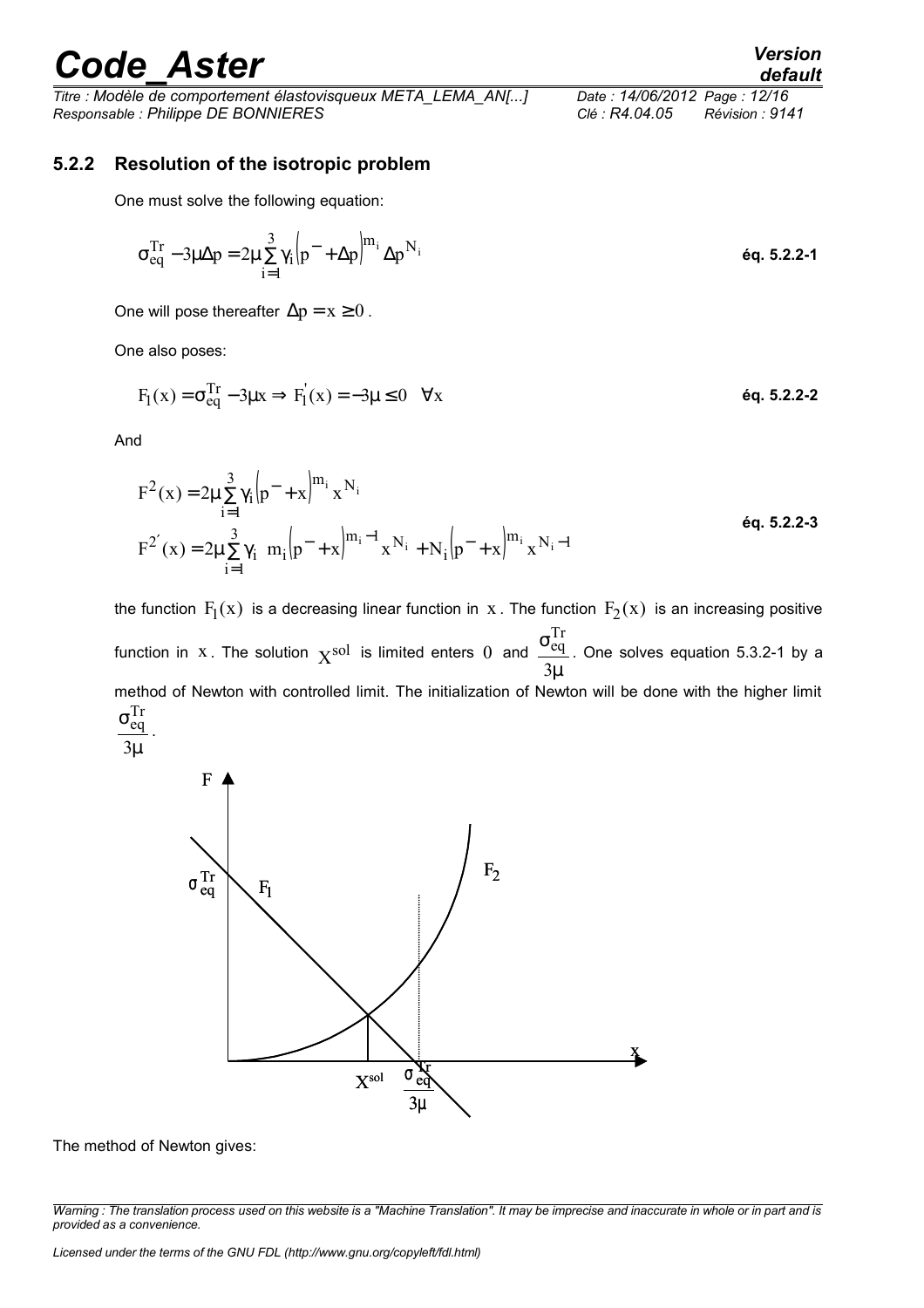*Titre : Modèle de comportement élastovisqueux META\_LEMA\_AN[...] Date : 14/06/2012 Page : 13/16 Responsable : Philippe DE BONNIERES Clé : R4.04.05 Révision : 9141*

$$
F(x) = F^{1}(x) - F^{2}(x) = \sigma_{eq}^{Tr} - 3\mu x - 2\mu \sum_{i=1}^{3} \gamma_{i} (p^{-} + x)^{m_{i}} x^{N_{i}}
$$
  
\n
$$
x^{k+1} = x^{k} - \frac{F(x^{k})}{F'(x^{k})}
$$

Is:

$$
x^{k+1} = x^{k} - \frac{\left[\sigma_{eq}^{Tr} - 3\mu x^{k} - 2\mu \sum_{i=1}^{3} \gamma_{i} \left(p^{-} + x^{k}\right)^{m_{i}} x^{k^{N_{i}}}\right]}{\left[-3\mu - 2\mu \sum_{i=1}^{3} \gamma_{i} \left[m_{i} \left(p^{-} + x^{k}\right)^{m_{i}-1} x^{N_{i}} + N_{i} \left(p^{-} + x^{k}\right)^{m_{i}} x^{k^{N_{i}}-1}\right]\right]}
$$
 6q. 5.2.2-5

### **5.3 Form of the tangent matrix**

<span id="page-12-0"></span>the formed system by the equations of the model written in discretized form  $(G(y) = 0)$  is checked at the end of the increment. For a small variation of **G** , by regarding this time ∆**ε** variable and not as parameter, the system remains with the equilibrium and one checks  $dG = 0$ , i.e.:

$$
\begin{bmatrix}\n\frac{\partial \mathbf{G}^1}{\partial \widetilde{\boldsymbol{\epsilon}}^e} & \frac{\partial \mathbf{G}^1}{\partial \Delta p} \\
\frac{\partial \mathbf{G}^2}{\partial \widetilde{\boldsymbol{\epsilon}}^e} & \frac{\partial \mathbf{G}^2}{\partial \Delta p}\n\end{bmatrix}\n\delta \widetilde{\boldsymbol{\epsilon}}^e\n\begin{bmatrix}\n\delta \Delta \widetilde{\boldsymbol{\epsilon}} \\
\delta \Delta p\n\end{bmatrix} = \begin{bmatrix}\n\delta \Delta \widetilde{\boldsymbol{\epsilon}} \\
\delta \Delta p\n\end{bmatrix}
$$
\n
$$
\dot{\boldsymbol{\epsilon}} q. 5.3-1
$$

the preceding equations show that one is led to re-use the same matrix  $\frac{\overline{\phantom{a}}}{\partial y}$ **G** ∂ ∂ $\overline{\textbf{G}}$  as previously to evaluate

the tangent operator.

It is obviously necessary to supplement by the part traces. One can with final writing the tangent matrix **H** as follows:

$$
\delta \sigma_{ij} = H_{ijkl} \delta \Delta \epsilon_{kl}, \quad D_{ijkl} = \left(\frac{\partial G}{\partial y}\right)_{ijkl}^{-1}
$$
  
\n
$$
H_{ijkl} = 2\mu D_{ijkl} + \frac{1}{3} (2\mu D_{ijpp} + 3K \delta_{ij}) \delta_{kl}
$$

*Warning : The translation process used on this website is a "Machine Translation". It may be imprecise and inaccurate in whole or in part and is provided as a convenience.*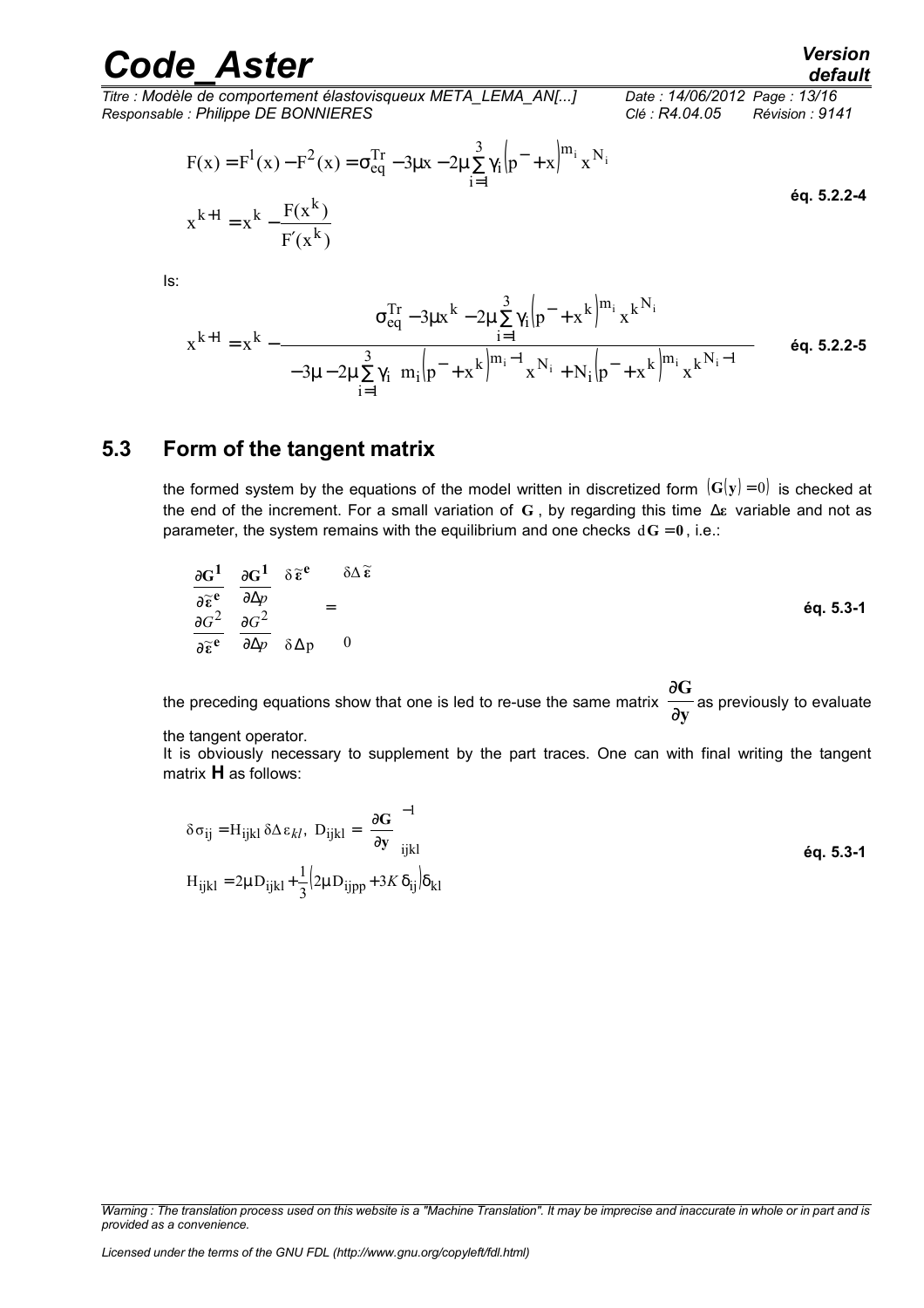*Titre : Modèle de comportement élastovisqueux META\_LEMA\_AN[...] Date : 14/06/2012 Page : 14/16 Responsable : Philippe DE BONNIERES Clé : R4.04.05 Révision : 9141*

# <span id="page-13-0"></span>**6 Description of the versions**

| <b>Index</b><br>∣ document | Version<br>Aster | $ $ Author $(S)$<br><b>Organization (S)</b> | Description of the modifications |
|----------------------------|------------------|---------------------------------------------|----------------------------------|
|                            | 9.4              | I V.Cano.  R & D AMA                        | initial Text                     |

*Warning : The translation process used on this website is a "Machine Translation". It may be imprecise and inaccurate in whole or in part and is provided as a convenience.*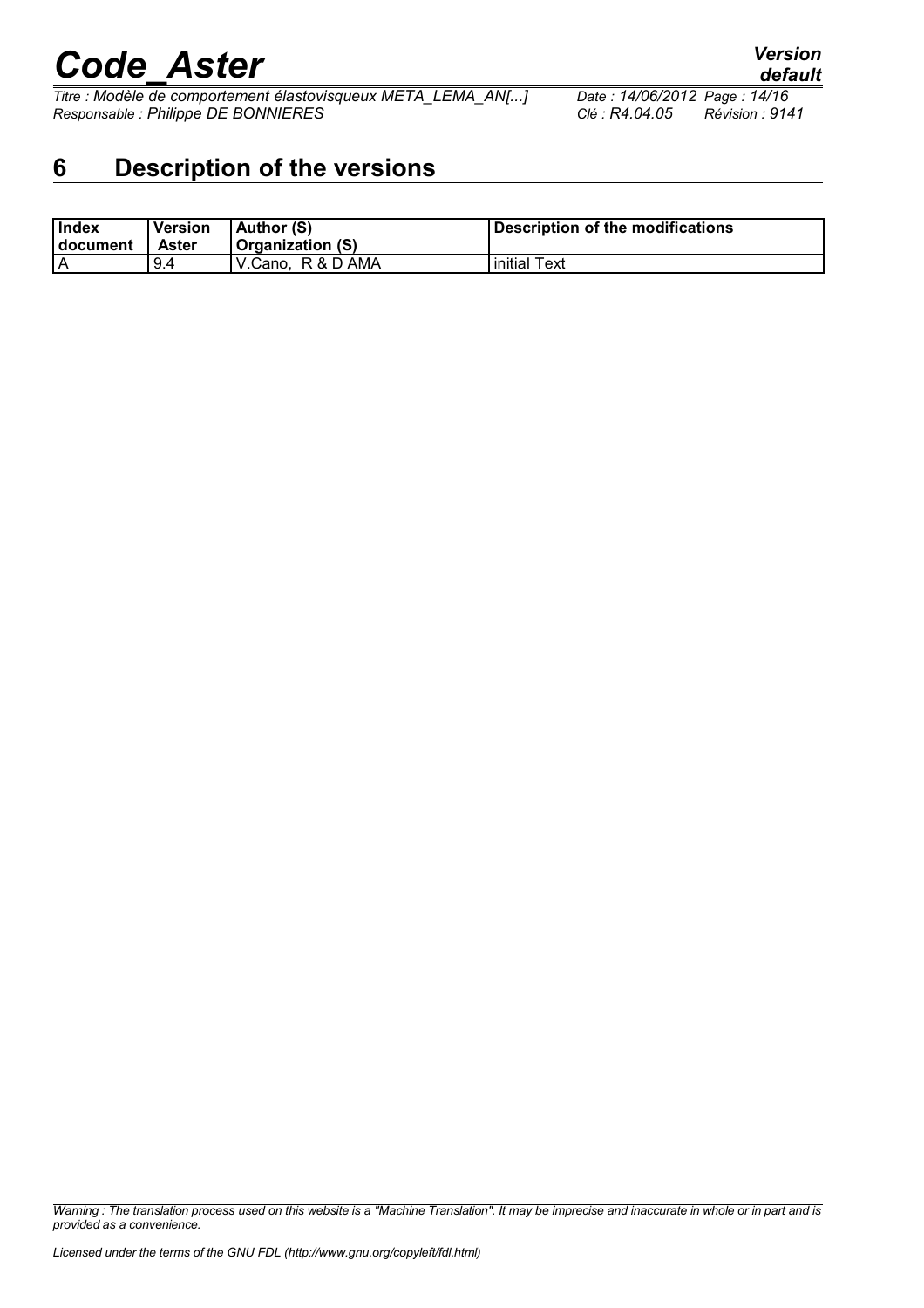*Titre : Modèle de comportement élastovisqueux META\_LEMA\_AN[...] Date : 14/06/2012 Page : 15/16 Responsable : Philippe DE BONNIERES Clé : R4.04.05 Révision : 9141*

# **Annexe 1 : Statement of the Jacobian**

In order to obtain the tensor  $\frac{\partial}{\partial y}$ **G** ∂ ∂G<br>— which will be useful for the resolution of Newton, it is enough to linearize each statement below:

$$
G^{1} = \widetilde{\epsilon}^{e} + \Delta p \frac{M : \widetilde{\epsilon}^{e}}{\sqrt{\widetilde{\epsilon}^{e}} : M : \widetilde{\epsilon}^{e}} - \frac{\widetilde{\sigma}^{Tr}}{2\mu}
$$

$$
G^{2} = \sqrt{\widetilde{\epsilon}^{e}} : M : \widetilde{\epsilon}^{e} - \sum_{i=1}^{3} \gamma_{i} \left| p^{-} + \Delta p \right|^{m_{i}} \Delta p^{1/n_{i}}
$$
éq. A1-2

•**Linearization of the A1-1 equation:**

$$
G^{1} + \delta G^{1} = \widetilde{\epsilon}^{e} + \delta \widetilde{\epsilon}^{e} + (\Delta p + \delta \Delta p) \frac{M \cdot [\widetilde{\epsilon}^{e} + \delta \widetilde{\epsilon}^{e}]}{\sqrt{[\widetilde{\epsilon}^{e} + \delta \widetilde{\epsilon}^{e}] \cdot M \cdot [\widetilde{\epsilon}^{e} + \delta \widetilde{\epsilon}^{e}]} - \frac{1}{2\mu} \widetilde{\sigma}^{Tr}
$$
  
\n
$$
\Leftrightarrow G^{1} + \delta G^{1} = \widetilde{\epsilon}^{e} + \delta \widetilde{\epsilon}^{e} + \frac{(\Delta p + \delta \Delta p)M \cdot [\widetilde{\epsilon}^{e} + \delta \widetilde{\epsilon}^{e}]}{\sqrt{\widetilde{\epsilon}^{e} \cdot M \cdot \widetilde{\epsilon}^{e} + 2\widetilde{\epsilon}^{e} \cdot M \cdot \delta \widetilde{\epsilon}^{e}} - \frac{1}{2\mu} \widetilde{\sigma}^{Tr}
$$
  
\n
$$
\Leftrightarrow G^{1} + \delta G^{1} = \widetilde{\epsilon}^{e} + \delta \widetilde{\epsilon}^{e} + \frac{1}{\epsilon_{eq}^{e}} (\Delta p + \delta \Delta p) M \cdot [\widetilde{\epsilon}^{e} + \delta \widetilde{\epsilon}^{e}] \left(1 - \frac{\widetilde{\epsilon}^{e} \cdot M \cdot \delta \widetilde{\epsilon}^{e}}{\epsilon_{eq}^{2e}}\right) - \frac{1}{2\mu} \widetilde{\sigma}^{Tr}
$$
  
\n
$$
\Leftrightarrow G^{1} + \delta G^{1} = \widetilde{\epsilon}^{e} + \delta \widetilde{\epsilon}^{e} + \frac{1}{\epsilon_{eq}^{e}} (\Delta p M \cdot \widetilde{\epsilon}^{e} + \Delta p M \cdot \delta \widetilde{\epsilon}^{e} + \delta \Delta p M \cdot \widetilde{\epsilon}^{e}) \left(1 - \frac{\widetilde{\epsilon}^{e} \cdot M \cdot \delta \widetilde{\epsilon}^{e}}{\epsilon_{eq}^{2e}}\right) - \frac{1}{2\mu} \widetilde{\sigma}^{Tr}
$$
  
\n
$$
\Leftrightarrow G^{1} + \delta G^{1} = \widetilde{\epsilon}^{e} + \delta \widetilde{\epsilon}^{e} + \frac{1}{\epsilon_{eq}^{e}} (\Delta p M \cdot \widetilde{\epsilon}^{e} + \Delta p M \cdot \delta \
$$

$$
\frac{\partial G_{ij}^1}{\partial \widetilde{\mathbf{e}}_{kl}^e} = C_{ijkl} + \frac{\Delta p}{\epsilon_{eq}^e} M_{ijkl} - \frac{\Delta p}{\epsilon_{eq}^3} M_{ijpq} \widetilde{\mathbf{e}}_{pq}^e \widetilde{\mathbf{e}}_{rs}^e M_{rskl} ; \frac{\partial G_{ij}^1}{\partial \Delta p} = \frac{1}{\epsilon_{eq}^e} M_{ijkl} \widetilde{\mathbf{e}}_{kl}^e
$$
  
with 
$$
C_{ijkl} = \frac{1}{2} \Big( \delta_{ik} \delta_{jl} + \delta_{jk} \delta_{il} \Big)
$$

*Licensed under the terms of the GNU FDL (http://www.gnu.org/copyleft/fdl.html)*

*Warning : The translation process used on this website is a "Machine Translation". It may be imprecise and inaccurate in whole or in part and is provided as a convenience.*